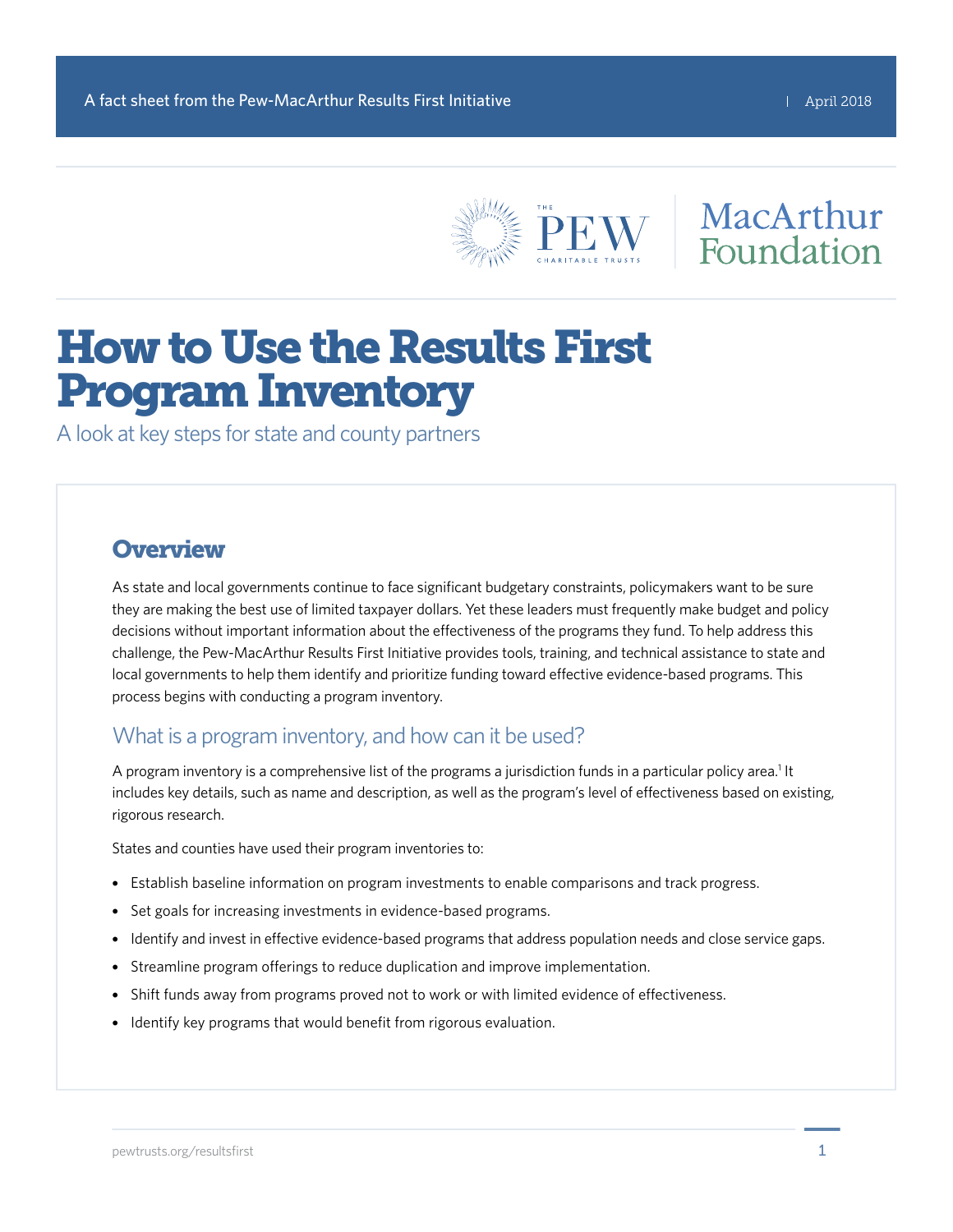## Program inventory in 3 steps

There are three main steps for conducting a program inventory. Results First staff provides state and county partners with the technical assistance and tools needed to accomplish each one. The steps are:

#### **1. Create a comprehensive list of currently funded programs**

Partners start by developing a list of the programs currently funded by public dollars, including governmentoperated as well as contracted programs, in a specific policy area. As part of this process, partners gather key information about each program, including a description, the frequency and duration, what type of setting it is offered in, whom it is offered to, and how much it costs. This snapshot allows policymakers and agency staff to see the portfolio of programs being offered in a policy area, often for the first time.

#### **2. Assess which programs are most likely to be effective, based on rigorous research**

Next, state and county partners compare that list of programs with the evidence base, starting with any local evaluations conducted in the jurisdiction. When such local evaluation data is unavailable, partner jurisdictions utilize the program data they've collected to match their programs to those that have been evaluated elsewhere. They do so by using the [Results First Clearinghouse Database](http://www.pewtrusts.org/en/research-and-analysis/issue-briefs/2014/09/results-first-clearinghouse-database), an online resource that provides users with an easy way to access information on the effectiveness of evidence-based interventions across multiple policy areas. The database compiles program research from eight national clearinghouses that independently review and assess programs for rigor of evidence and level of effectiveness. Matching their programs to those that have been evaluated in the national literature allows partners to determine which funded programs have evidence showing that they are effective, which have evidence showing that they are ineffective or produce negative outcomes, and which lack any rigorous research. Policymakers can use this information as they consider strategies to increase the use of effective evidence-based programs.

#### **3. Use findings to inform programmatic, policy, and funding decisions**

Results First staff members help state and county partners interpret results and develop reports that explain findings to policymakers. Government leaders can then use the information to make policy and budget decisions, such as shifting funds to alternatives that can achieve better outcomes and prioritizing evaluations of programs that lack sufficient evidence.

## State and local governments use inventories to get better results

States and counties across the country have used the information from their program inventories to inform programmatic, policy, and budget decisions.

Rhode Island, for example, used the program inventory to develop better tools to match vulnerable children with appropriate and effective evidence-based programs. The Office of Management and Budget worked with two state agencies to complete an inventory of child welfare programs in an effort to better understand their effectiveness in addressing high rates of abuse and neglect and out-of-home placement for children in the state. The inventory revealed that the state operated 11 evidence-based programs that had been shown to be effective in improving child welfare outcomes. However, agency staff lacked standardized tools to match families with the right services, resulting in some families not being appropriately served.

Based on the inventory findings, Rhode Island's Children's Community Services and Behavioral Health units in the Department of Children, Youth, and Families (DCYF) are now implementing a validated screening tool to match children and families to the services that research shows are most effective in addressing their needs. Additionally, the DCYF has revamped its contracts with service providers to prioritize the use of effective evidence-based interventions.<sup>2</sup>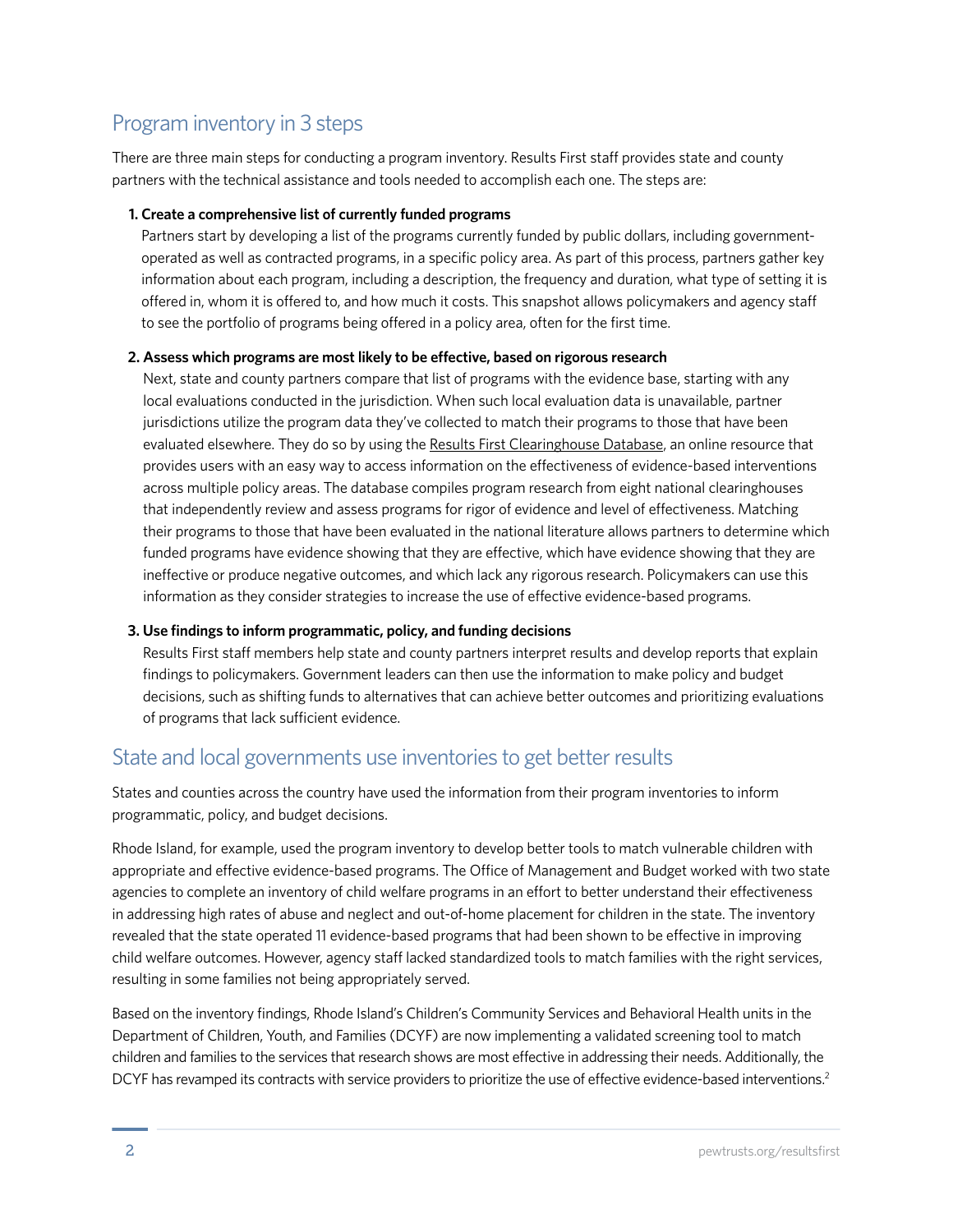#### The program inventory can be a useful practice for state and county UU. partners. It allows jurisdictions to assess the likely effectiveness of their funded programs, which can in turn enable leaders to make more informed choices about how to allocate public resources."

In California, Kern County used its inventory to target funds toward a menu of effective evidence-based programs for adult offenders. First, the Kern County Community Corrections Partnership (CCP) worked with Results First staff to develop a comprehensive inventory of the adult criminal justice programs provided throughout the county. This process allowed county leaders to assess their program investments not only as individual agencies but also as a cohesive system of service providers. Agency leaders worked together to identify which programs were offered across agencies and providers, pinpoint potential gaps in service and duplication of efforts, and understand the evidence supporting each program. Finding a dearth of programs available in the jails, the Kern County Sheriff's Office used the Results First Clearinghouse Database as a menu of program options to expand its services, eventually implementing seven effective evidence-based programs and an array of education services to give inmates the tools they need to successfully re-enter the community. Similar to the Sheriff's Office, the Probation Department used the database to identify which programs to implement in its newly created Adult Programs Center and Juvenile Programming Unit.<sup>3</sup> By developing the inventory as a system to inform treatment decisions, county leaders improved communication and even cultivated partnerships to ensure that effective treatment continues during transition from jail custody to community supervision.

The program inventory can be a useful practice for state and county partners. It allows jurisdictions to assess the likely effectiveness of their funded programs, which can in turn enable leaders to make more informed choices about how to allocate public resources.

## Endnotes

- 1 Results First defines programs as systematic activities that engage participants in order to achieve desired outcomes.
- 2 Rhode Island Office of Management and Budget, "Results First—Child Welfare Program Review and Benefit-Cost Analysis" (2017), [http://www.omb.ri.gov/documents/performance/performance-reports/all/21\\_Results%20First%20Child%20Welfare%20Program%20](http://www.omb.ri.gov/documents/performance/performance-reports/all/21_Results%20First%20Child%20Welfare%20Program%20Review%20and%20Benefit-Cost%20Analysis_January%202017.pdf) [Review%20and%20Benefit-Cost%20Analysis\\_January%202017.pdf.](http://www.omb.ri.gov/documents/performance/performance-reports/all/21_Results%20First%20Child%20Welfare%20Program%20Review%20and%20Benefit-Cost%20Analysis_January%202017.pdf)
- 3 Kern County Probation Department, "Results First—Kern County, CA" (2015), [http://www.kernprobation.com/wp-content/](http://www.kernprobation.com/wp-content/uploads/2014/04/Kern-County-Results-First-Brief.pdf) [uploads/2014/04/Kern-County-Results-First-Brief.pdf](http://www.kernprobation.com/wp-content/uploads/2014/04/Kern-County-Results-First-Brief.pdf).